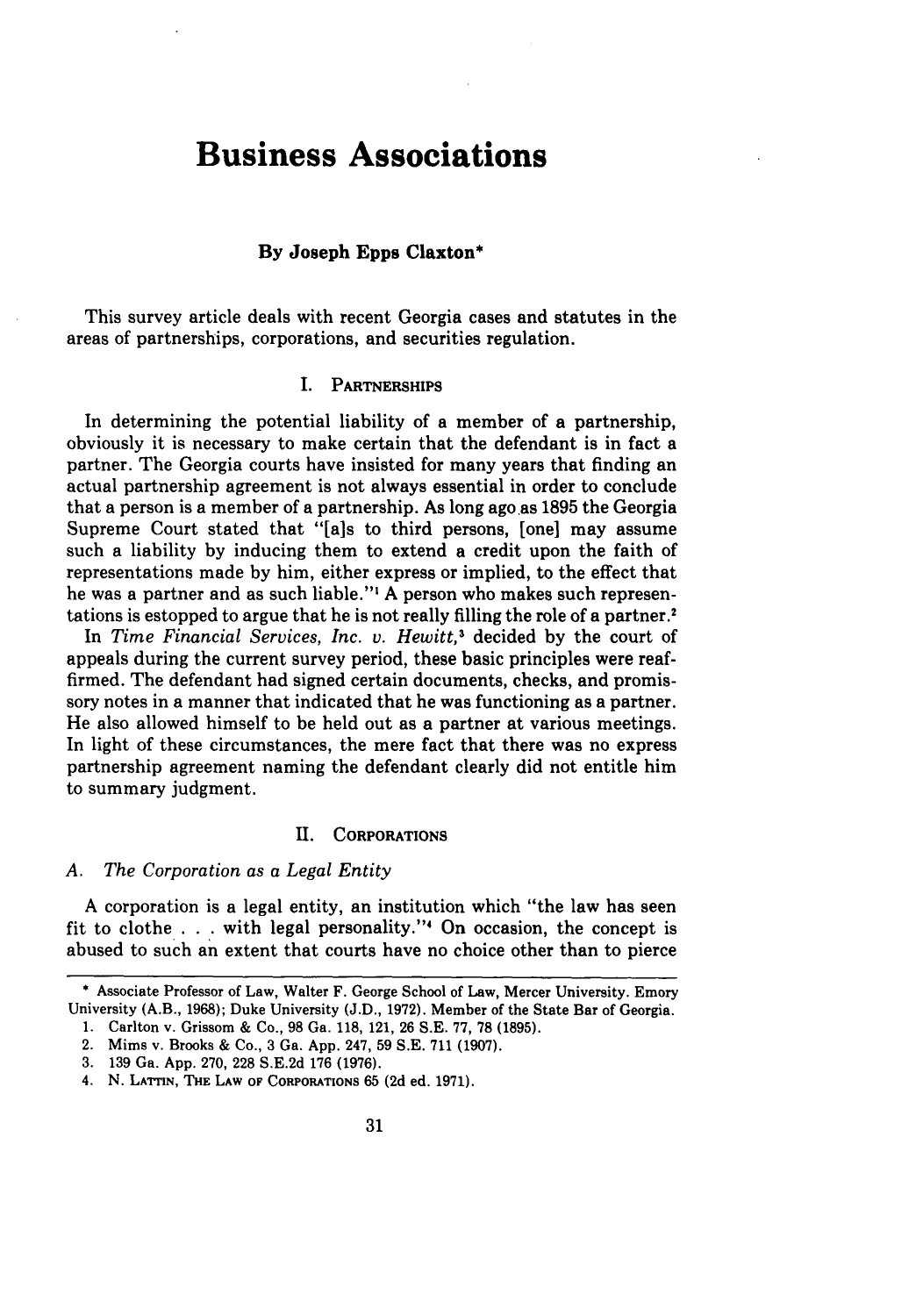the corporate veil. Liability then is imposed on the corporate shareholders, or on another corporation the affairs of which are so interrelated with those of the first corporation as to be inseparable. There are numerous instances in which this has occurred in Georgia.<sup>5</sup> Nevertheless, as in most jurisdictions, the Georgia judiciary is extremely reluctant to take such a step, and generally will not do so even if only the technical attributes of separateness are preserved.

For example, in the recent case of *Cornwell v. Williams Brothers Lumber Co.'* the court of appeals considered a number of relatively minor points that together indicated that one corporation involved in the case was not the mere alter ego<sup>7</sup> of another.

The corporations are located in the same building but on different floors leased separately from the landlord; there is no commingling of corporate assets; there are separate banking accounts; separate equipment was maintained; separate tax returns were filed; separate minute books, bylaws and corporate records were maintained; the companies had separate liability insurance policies; separate personnel were employed and separate payrolls maintained; out of eight directors only two are common to both corporations while only three of eight shareholders are common to both.8

Obviously, the mere observance of a normal corporate routine will usually be enough to preserve the legitimacy of the entity concept.

In *Byrd v. Brand*,<sup>9</sup> the court of appeals again emphasized the distinctiveness of the corporate entity, with specific reference to the line that should be drawn between a corporation and its shareholder or shareholders. The court reaffirmed the concept that "[o]ne person may own all the stock of a corporation, and still such individual shareholder and the corporation would, in law, be two separate and distinct persons."<sup>10</sup>

The sole stockholder who was involved in *Byrd* had been careful to preserve the legal integrity of the corporation he owned. This is sometimes extremely difficult for a person who is the sole owner of a corporation, or one of a small number of owners. In such situations, there is a constant

**8. 139** Ga. **App.** at **774, 229 S.E.2d** at **552.**

**9.** 140 Ga. **App. 135, 230 S.E.2d 113 (1976).**

**10.** Waycross Air-Line R.R. Co. v. Offerman & W. R.R. Co., **109** Ga. **827, 828, 35 S.E.** 275 **(1900).**

<sup>5.</sup> See, e.g., Trans-American Communications, Inc. v. Nolle, 134 Ga. App. 457, 214 S.E.2d 717 (1975); Lincoln Land Co. v. Palfrey, 130 Ga. App. 407, 203 S.E.2d 597 (1973); Ashburn Air Service, Inc. v. Ashburn Bank, 127 Ga. App. 872, 195 S.E.2d 272 (1973).

<sup>6. 139</sup> Ga. App. 773, 229 S.E.2d 551 (1976).

<sup>7.</sup> The alter ego doctrine involves two factors: "(1) [Tlhat there be such unity of interest and ownership that the separate personalities of the corporation and the individual [or another corporation] no longer exist and (2) that, if the acts are treated as those of the corporation alone, an inequitable result will follow." Automotriz Del Golfo De California v. Resnick, 47 Cal.2d **792, 796, 306 P.2d 1,** 3 **(1957).**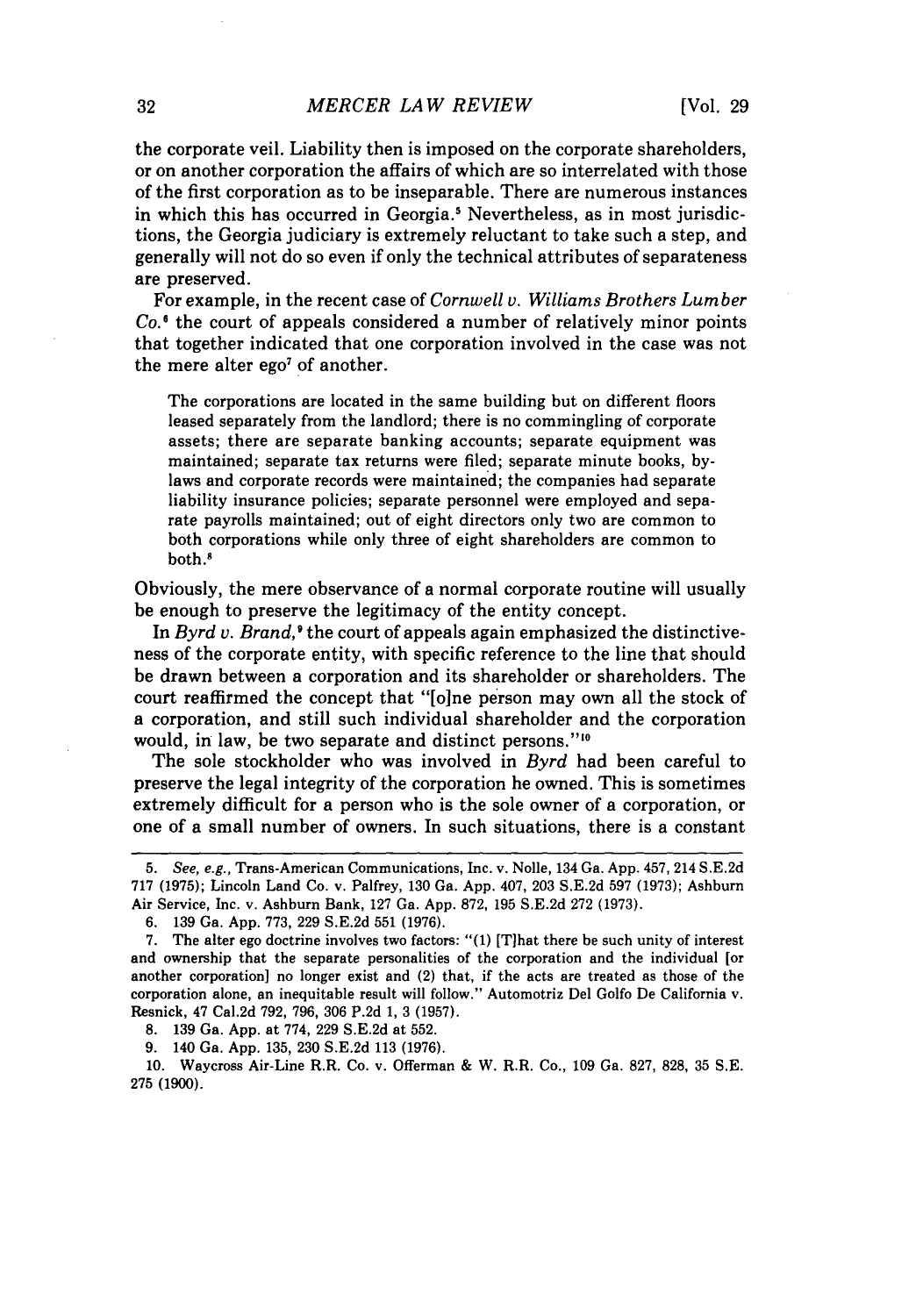temptation for the shareholder to treat the corporation as a mere extension of himself. That mistake must be avoided, for "filt is clear that if the managers and owners of a corporation desire to have creditors and the courts treat the corporation as a true legal entity, then those managers and by by surface in the legal entity concept themselves.""

Of course, even if someone establishes a corporation and operates it in a fundamentally legitimate manner, the owner will not always be released from liability in future business dealings with others. For example, in *Goad v. L & W Supply Corp.*,  $^{\text{12}}$  the court of appeals noted that

[slimply because Mr. Goad formed a corporation, it was not required that all businesses would automatically cease to deal with Mr. Goad as an individual and begin to deal instead with the corporation. All of the evidence indicates that. **. .[L** & W1 intended at all times to deal with Mr. Goad as an individual not with his limited liability company.'"

Goad was compelled to accept personal responsibility for the debts under consideration in the case.<sup>14</sup>

## *B. Corporation by Estoppel*

The doctrine of corporation by estoppel represents the converse of the *Goad* situation. The doctrine is based on the proposition that "a person who has contracted or otherwise dealt with a body purporting to be a corporation, is, by reason of having dealt with it as such, estopped from denying its corporate existence."<sup>15</sup> After a period in which the validity of the estoppel approach had fallen into some doubt, the doctrine was given strong support by the Georgia Supreme Court in the 1974 case of *Cahoon v. Ward."* Shortly afterward, the court of appeals adopted the *Cahoon* analysis in *Walker v. Joanna M. Knox & Associates, Inc.* **'"**

The doctrine of corporation by estoppel was accorded additional support during the current survey period in *Lamas v. Baldwin*.<sup>18</sup> That case emphasized that

one who deals with a corporation as such an entity cannot, in the absence of fraud, deny the legality of the corporate existence for the purpose of holding the owner liable. Having dealt with the corporation as his debtor,

- 16. 231 Ga. 872, 204 S.E.2d **622** (1974).
- 17. 132 Ga. App. 12, 207 S.E.2d 570 (1974).
- 18. 140 Ga. App. 37, 230 S.E.2d 13 (1976).

<sup>11.</sup> Claxton, *Annual Survey of Georgia Law: Agency and Business Associations,* 25 MERCER L. REV. 21, 36 (1974).

<sup>12. 141</sup> Ga. App. 427, 233 S.E.2d 503 (1977).

<sup>13.</sup> *Id.* at 428, 233 S.E.2d at 503-04.

<sup>14.</sup> For another recent case taking a similar approach, *see* Cook v. Van Deren Hardware, Inc., 129 Ga. App. 768, 201 S.E.2d 328 (1973).

<sup>15.</sup> Cason v. State, 16 Ga. App. 820, 829, 86 S.E. 644, 649 (1914).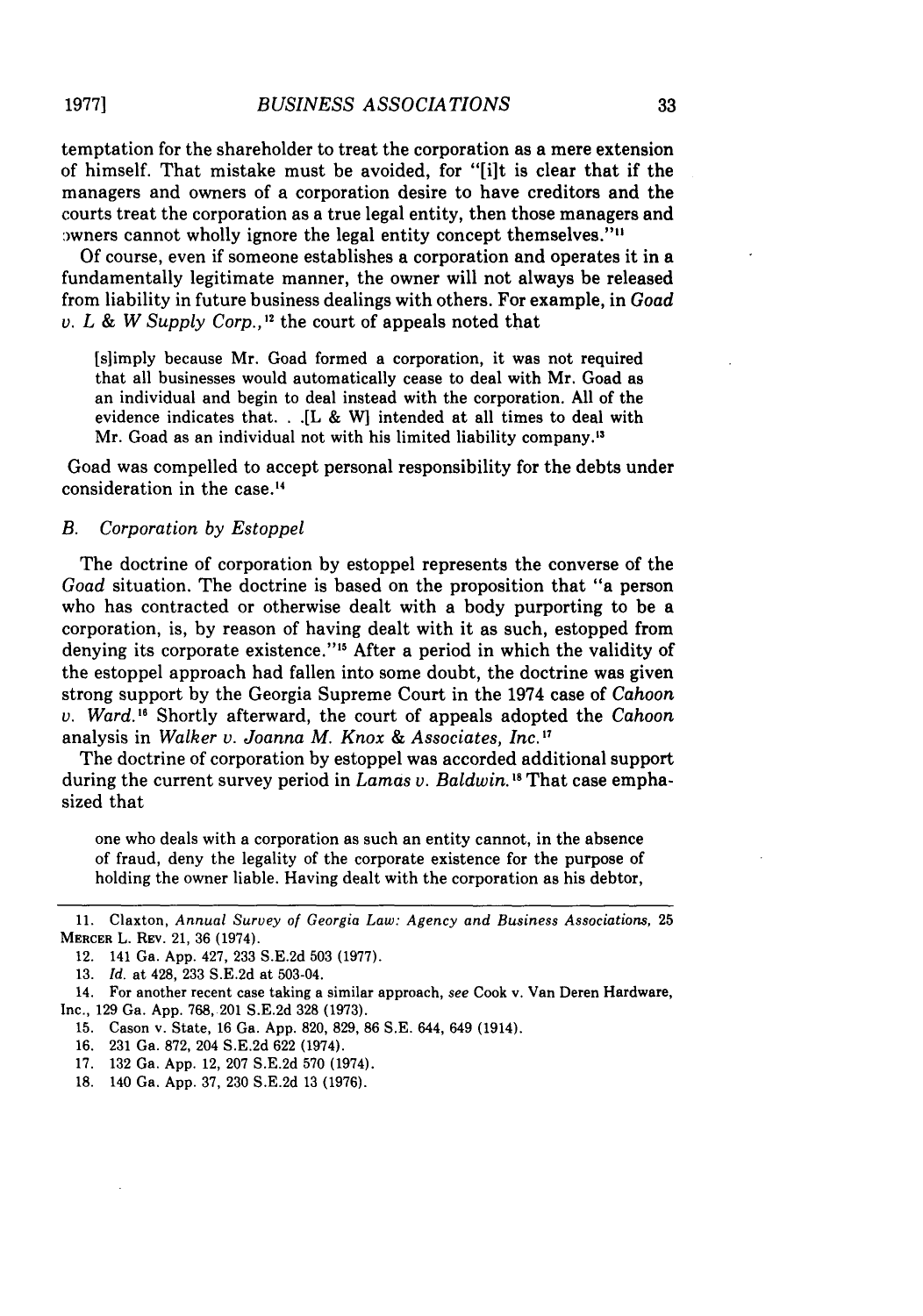[one] cannot claim [that the corporate shareholder] is personally liable for its debts. It is well settled that persons who contract with or otherwise deal with a company as a corporation are estopped to deny its corporate existence."

It is hardly possible for a court to state its views more clearly.

## *C. Arbitration of Intra-Corporation Disputes*

The use of arbitration to settle intra-corporate disputes has become widespread in the last twenty-five years. Although this trend has encountered some resistance from the courts, that resistance seems to be disappearing. In the words of one leading authority:

Judicial opposition to the use of arbitration for settling intra-corporate disputes is slowly yielding as businessmen and their lawyers continue to resort to arbitration as a preferable alternative to dissolution or litigation for settling disputes and breaking deadlocks in otherwise useful and profitable enterprises. After all, there is really no sound reason why all the shareholders of a corporation should not be permitted **by** unanimous agreement to arrange for the settlement of intra-corporate disputes **by** arbitration, and if an arbitration arrangement is established to meet a legitimate business need in a closely held enterprise and if it is approved by all interested persons, a court can hardly justify a refusal to sustain.  $it.20$ 

Certainly the Georgia courts appear to have no qualms about relying upon arbitration as a substitute for long and tiresome litigation. In *Fisher*  $v.$  *Gause*,<sup>21</sup> the supreme court upheld the decisions of an arbitrator to whom the trial court had submitted a dispute between the only two shareholders of a corporation. The only qualification in the *Fisher* opinion was that the arbitrator could not impair any rights of third parties against one of the shareholders. *Fisher v. Gause* appears to reflect full judicial confidence in the arbitration process.

#### *D. Defamation of a Corporation*

In *Eason Publications, Inc. v. Atlanta Gazette, Inc.*,<sup>22</sup> the question of whether a corporation may be considered as a matter of law to be the object of defamation was considered for the first time in Georgia. The traditional rule in this area is that

[a] corporation is regarded as having no reputation in any personal sense, so that it cannot be defamed **by** words, such as those imputing unchastity,

**<sup>19.</sup>** *Id.* at 40-41, **230 S.E.2d** at **15-16.**

<sup>20.</sup> F. O'NEAL, CLOSE CORPORATIONS: LAW AND PRACTICE §9.26, at 94 (1971).

<sup>21..</sup> **236** Ga. **663, 225 S.E.2d** 2 **(1976).**

<sup>22. 141</sup> Ga. **App. 321, 233 S.E.2d 232 (1977).**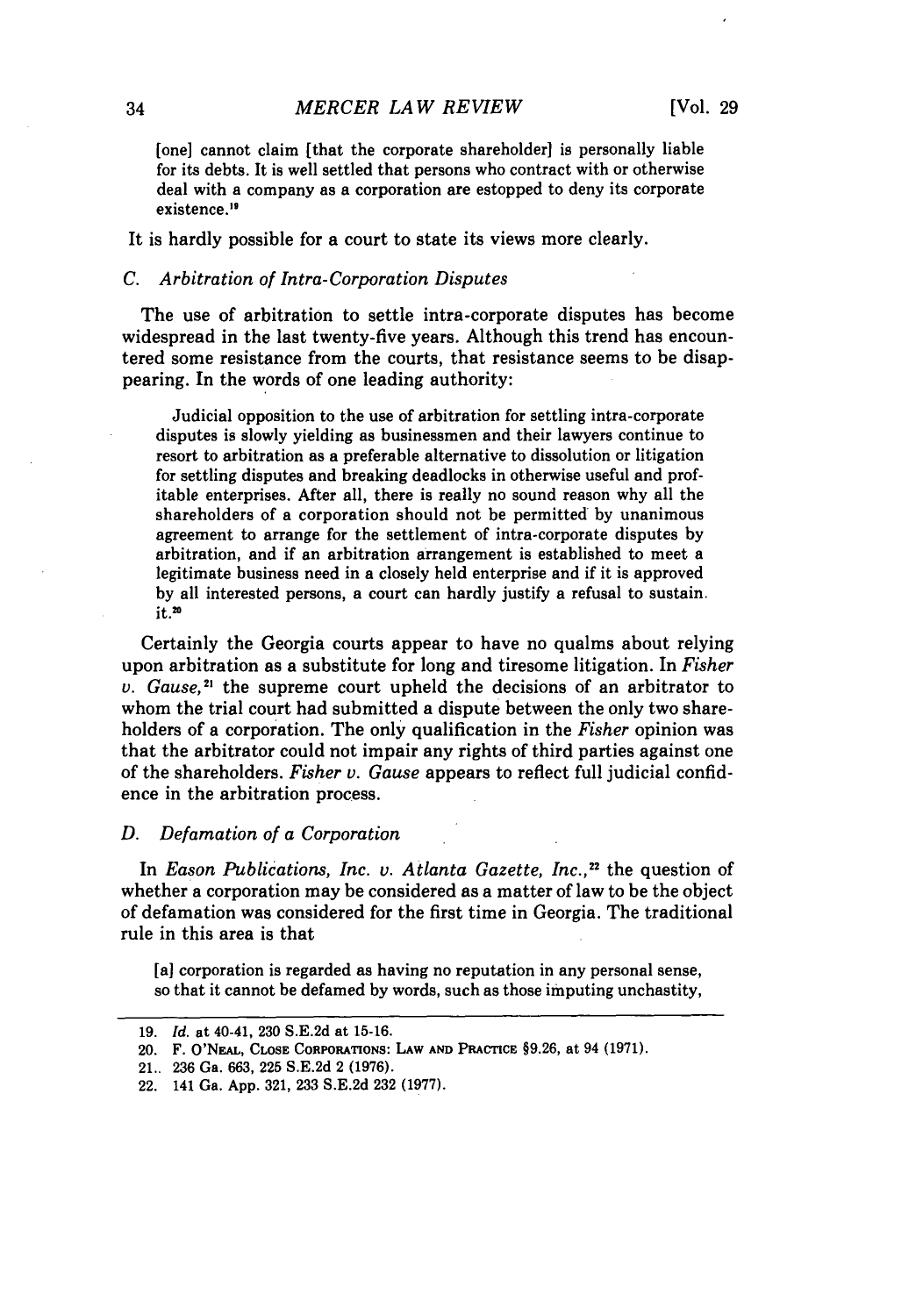which would affect the purely personal repute of an individual. But it has prestige and standing in the business in which it is engaged, and language which casts an aspersion upon its honesty, credit, efficiency or other business character may be actionable."

The court of appeals accepted this approach in *Eason Publications.*

## E. Procedure

A number of procedural issues having a direct impact in the corporate area were subjected to appellate review in Georgia during the current survey period. One of the simplest but most basic of these issues revolved around the statutory rule that the right of a foreign corporation to conduct business in Georgia is dependent upon the procurement of a certificate of authority to transact business.<sup>24</sup> In general, a foreign corporation that has failed to obtain such a certificate may not maintain an action in any Georgia court.<sup>25</sup> There are certain exceptions to the certificate requirement, however; among them is the rule that a foreign corporation shall not be considered to be transacting business in Georgia if it only engages in "[e]ffecting transactions in interstate or foreign commerce."<sup>28</sup> In *Dekalb Cablevision Corp.* v. *Press Association,"* the plaintiff was a New York corporation which had contracted to furnish a news compilation to the Georgia cable television company on a daily basis for broadcast purposes. The contract was entered into in New York. The court of appeals affirmed the trial court's denial of the defendant's motion to dismiss the complaint of the New York corporation. The motion had been based on the fact that the foreign corporation had not obtained a certificate of authority, but the interstate exemption was deemed controlling. The court of appeals set forth what appears to be a workable balancing test in its resolution of the case.

Transactions in Georgia between a foreign corporation and a local entity, which exhibit both interstate and intrastate features, must be examined to determine its dominant characteristics. . **.** .If the transaction is exclusively or dominantly interstate in nature, it will be characterized as "interstate" and the foreign corporation need not comply with the state statute **....** However, where the local activities of the foreign corporation are not merely ancillary to the interstate features, but constitute a substantial local and domestic business separate from its interstate business, the foreign corporation must comply with the state statute.<sup>28</sup>

**25. GA. CODE ANN. §22-1421(b) (1977).**

- **27. 141 Ga. App. 1, 232 S.E.2d 353 (1977).**
- **28.** *Id.* at **2-3, 232 S.E.2d** at 354.

**<sup>23.</sup>** W. Paosszs, **HANDBOOK OF THE LAW OF ToRTs §111,** at 745 (4th **ed. 1971).**

**<sup>24.</sup> GA. CODE ANN. §22-1401(a) (1977).**

**<sup>26.</sup> GA. CODE ANN. §22-1401(b)(9) (1977).**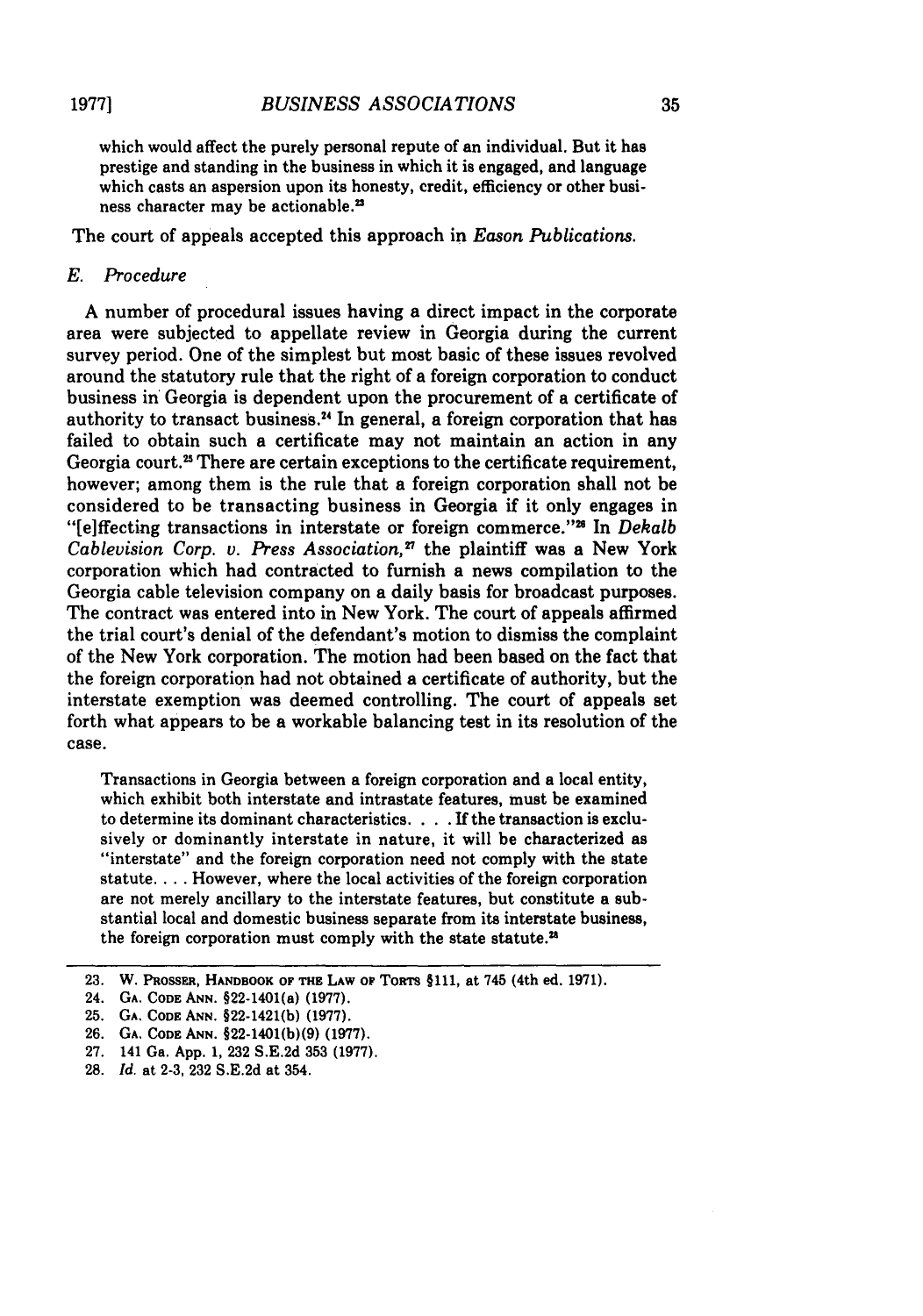Relying upon this test, the court concluded that the business activities in question were entirely interstate in character, and thus "squarely within the exception granted foreign corporations from registration." $29$ 

Another basic procedural matter was dealt with **by** the court of appeals in *Rosing v. Dwoskin Decorating Co."°* The court analyzed the question whether a corporate plaintiff in a pending action may continue as at least a nominal plaintiff in the event of formal dissolution, merger, or consolidation. This problem is governed directly **by** Georgia's Civil Practice Act,3' which specifically states that "[i]n case of any transfer of interest the action may be continued **by** or against the original party, unless the court upon motion directs the person to whom the interest is transferred to be substituted in the action or joined with the original party."<sup>32</sup> In light of this statutory approach, the court of appeals held in *Rosing* that dissolution did not affect the procedural status of the corporate plaintiff. The result would be entirely different, of course, in a situation in which the dissolution, merger, or consolidation had occurred *prior* to the filing of the action. In such an instance, the corporation would not be a proper plaintiff.<sup>33</sup>

In *Davis v. Ben O'Callaghan Co.*,<sup>34</sup> one of the more important cases decided during the current survey period, the Georgia Supreme Court set out "to determine whether a judgment creditor of a corporation could bring an action for his own benefit against a corporate officer or director under Code Ann. §22-714 (Rev. **1970),** and, if so, whether punitive damages are allowable in such an action."<sup>35</sup> Section  $22-714(a)$  plainly states that an action of this sort is to be brought for the purpose of procurring a judgment "for the benefit of the corporation. . **. ."** Section **22-714(b)** provides, however, that **"[a]n** action may be brought for the relief provided in this section, and in the provisions of section **22-715** relating to the liability of directors in certain cases, by the corporation, or a receiver, trustee in bankruptcy, officer, director or judgment creditor thereof, *or by a shareholder in accordance with sections 22-614 and 22-615 relating to derivative actions."* (Emphasis added.)

In reliance upon the latter part of §22-714, the plaintiff-appellee in *Davis* argued that the section

requires only shareholders to bring a derivative action, and, therefore, **by** negative implication judgment creditors may bring an action for their own benefit. [The Georgia Supreme Court construed] the statutory language

**<sup>29.</sup>** *Id.* at **3, 232 S.E.2d** at **355.**

**<sup>30.</sup>** 141 Ga. **App. 617,** 234 **S.E.2d 128 (1977).**

**<sup>31.</sup> GA. CODE ANN., tit. 81A (1972).**

**<sup>32.</sup> GA. CODE ANN.** §81A-125(c) **(1972).**

**<sup>33.</sup>** *See, e.g.,* **Employers' Liability Assurance Corp. v. Keelin, 132 Ga. App. 459, 208 S.E.2d 328** (1974).

<sup>34.</sup> **238** Ga. **218, 232 S.E.2d 53 (1977).**

**<sup>35.</sup>** *Id.* **at 218-219, 232 S.E.2d** at 54.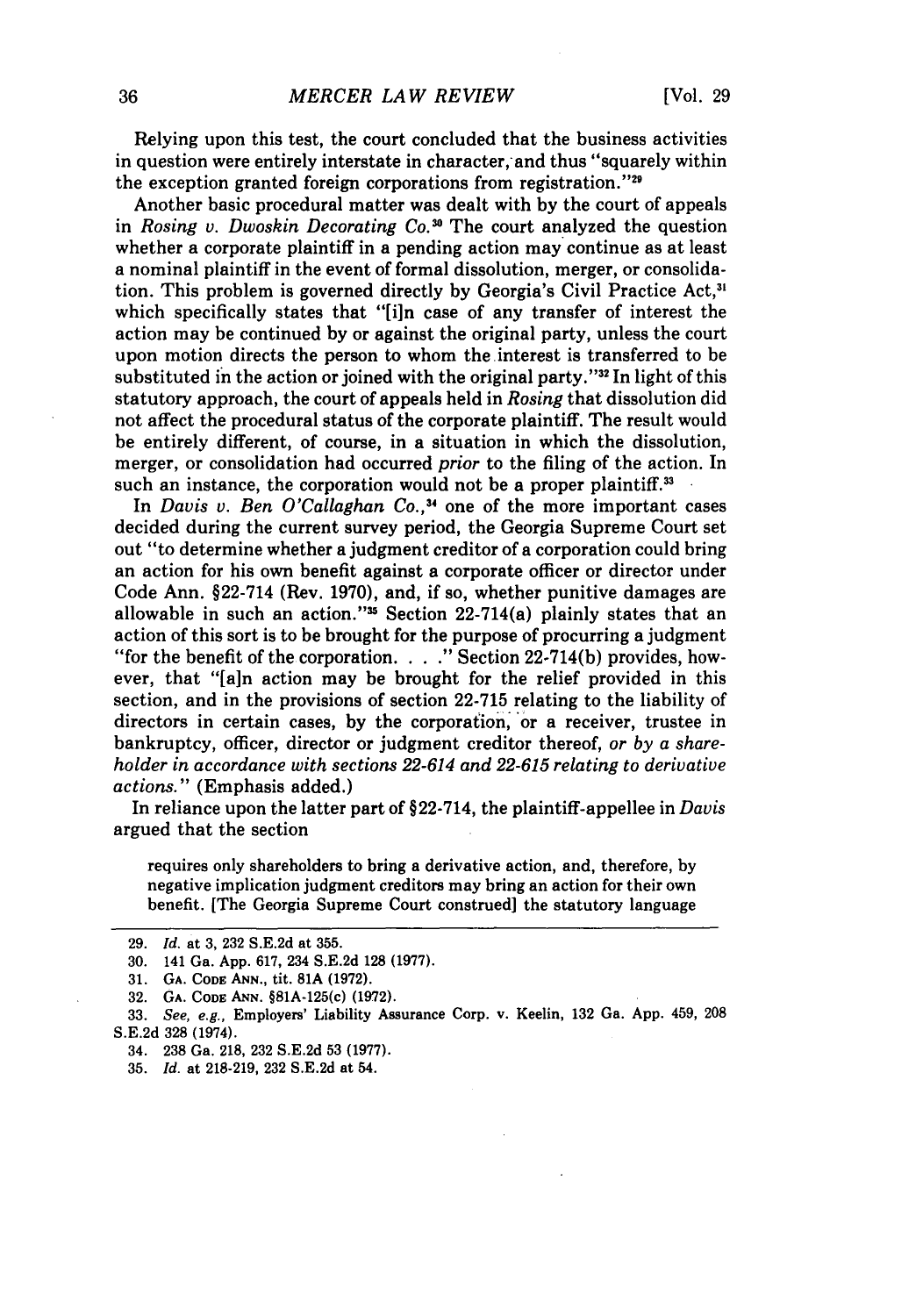to mean that a judgment creditor must generally sue for the benefit of the corporation, that is, derivatively, but need not comply with *all* of the procedural requirements which must be satisfied in shareholder derivative actions under **§22-615** of the Business Corporation Code and **§81A-123(b)** of the Civil Practice Act.'

In its conclusion, the supreme court adopted the position taken **by** the court of appeals that "[slince the corporation, under the terms of its own agreement, was required to pay these particular dollars to this specific creditor, we see no reason, under these peculiar facts, to deny recovery **by** the creditor directly against the corporate officer. . . **."I'** This result is in accord with the approach taken by the New York courts to that section<sup>38</sup> of the New York Business Corporation Law upon which §22-714 of the Georgia Code is based.

Probably the most significant decision affecting the corporate area during the last year was that in *Value Engineering Co. v. GiseU1, <sup>40</sup>*which dealt with Georgia's Long Arm Statute." *Value Engineering* arose out of a complaint **by** a passenger on a Delta Air Lines flight that she had been harmed **by** exposure to negligently packed radioactive material being shipped on the plane in which she was traveling from Washington, **D.C.** to Atlanta, Georgia. The radioactive material was on its way from Washington to Baton Rouge, Louisiana, and had been routed through Atlanta so that it could be switched from one plane to another. The Value Engineering Company, which had shipped the material, challenged the jurisdiction of the Georgia courts with the argument that

the radioactive material was delivered to Delta for shipment to Louisiana and not to Georgia and that it [Value Engineering] had no control over when or where the flight might land or stop. Based on this, it argues that any contact between itself and [Georgia] is "fortuitous," is not based upon any "purposeful activity" here and thus should not be the basis for an exercise of personal jurisdicton over it in Georgia Courts.42

This position was a logical outgrowth of Value Engineering's insistence that the only portion of the Georgia Long Arm Statute which could possi**bly** apply to it was that subsection which provides for jurisdiction over any nonresident who "[ciommits a tortious injury in this State caused **by** an

**<sup>36. 238</sup>** Ga. at 221, **232 S.E.2d** at **55** (emphasis in original).

**<sup>37.</sup>** *Id.* at **222-23, 232 S.E.2d** at **56,** *quoting from* Davis v. Ben O'Callaghan Co., **139** Ga. **App.** 22, **25, 227 S.E.2d 837,** 840 **(1976).**

**<sup>38.</sup>** N.Y. Bus. CORP. **LAW §720** (McKinney **1963).**

**<sup>39.</sup>** *See, e.g.,* Trionics Research Sales Corp. v. Nautec Corp., **28 App.** Div. **2d** 664, **280 N.Y.S.2d 630 (1967),** *rev'd on other grounds,* 21 **N.Y.2d** 574, **237 N.E.2d 68, 289 N.Y.S.2d** 745 **(1968).**

<sup>40. 140</sup> Ga. **App.** 44, **230 S.E.2d 29 (1976).**

<sup>41.</sup> *See* **GA. CODE ANN.** §24-113.1 **(1971).**

<sup>42. 140</sup> Ga. **App.** at 46, **230 S.E.2d** at **30.**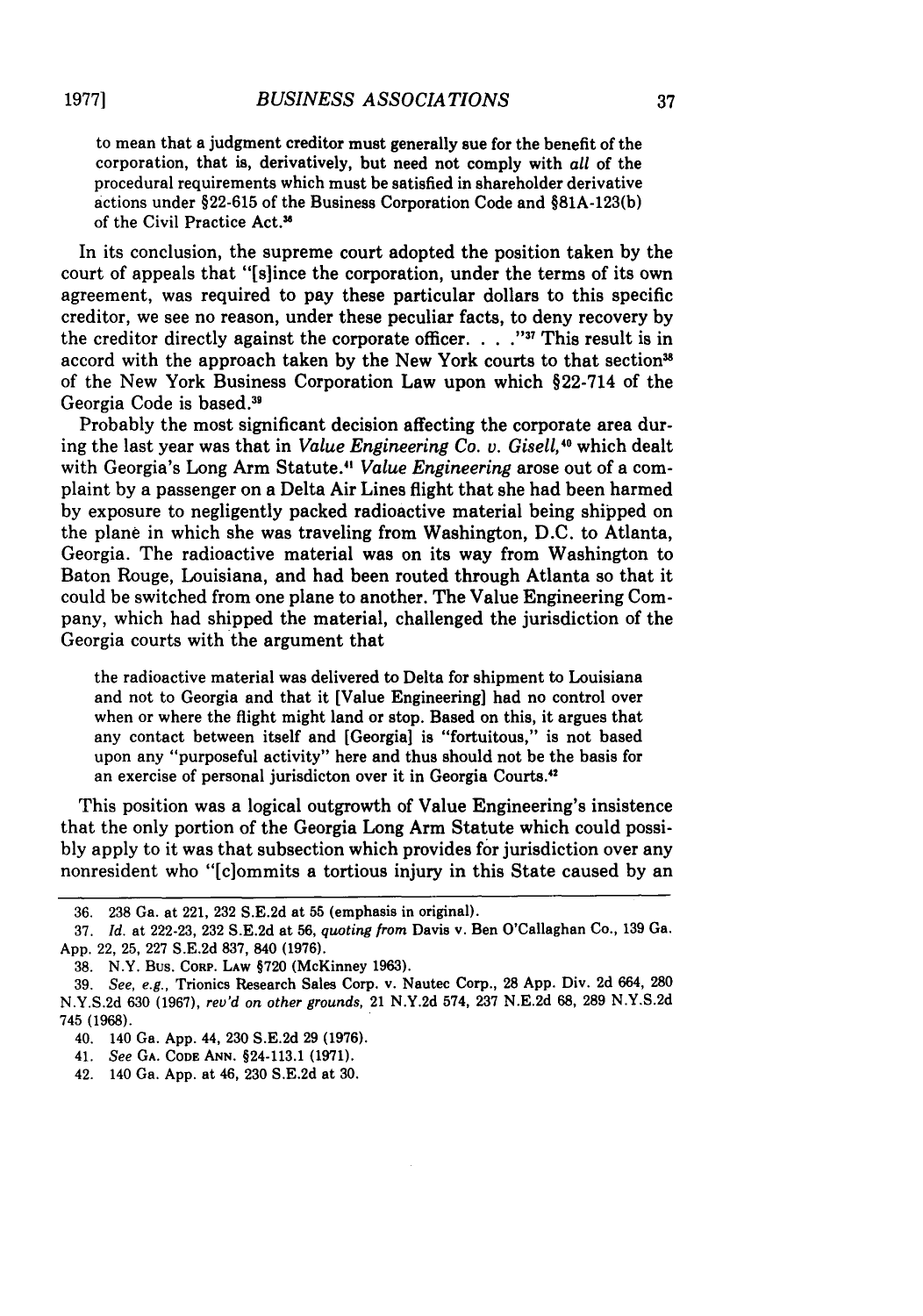act or omission outside this State, *if the tortfeasor regularly does or solicits business, or engages in any other persistent course of conduct, or derives substantial revenue from goods used or consumed or services rendered in this State. .* **.** . **"I'** Obviously, the capacity of the Georgia courts to extend jurisdiction to nonresident defendants is limited under this language. Another subsection of the Long Arm Statute, however, provides for personal jurisdiction over any nonresident who "[c]ommits a tortious act or omission within this State. . **. .""** The application of this aspect of the Long Arm Statute was reviewed in detail by the Georgia Supreme Court in 1973 in the well-known case of *Coe & Payne Co. v. Wood-Mosaic Corp.5*

[T]he court [in *Coe & Payne]* reviewed a situation in which a corporate defendant had committed a negligent act outside Georgia, with the damage from the act occurring in Georgia. The issue was whether jurisdiction could be predicated on that portion of the Long Arm Statute which refers to the commission of "a tortious act or omission within this State. **.. "** For the first time ever, the court held in the affirmative. In taking this position it adopted the so-called Illinois Rule, which embodies the proposition that "the negligence occurring outside the state cannot be separated from the resulting injury occurring within the state."<sup>46</sup>

In the *Value Engineering* case the court of appeals expressly followed the *Coe & Payne* approach that "jurisdiction shall be exercised over nonresident parties to the maximum extent permitted by procedural due process." 47 The *Value Engineering* decision is in accord with the developing standard that "within the bounds of fairness and substantial justice to the defendant, the Long Arm Statute will be applied to the limits of due process so that those who invoke the protection or benefits of the laws of Georgia, or who injure citizens or property here, will be made to answer therefore in the Georgia courts."<sup>48</sup> This trend has tremendous significance in the corporate sphere.

### Im. SECuRITIEs **REGULATION**

The present Georgia securities law is the Georgia Securities Act of 1973,<sup>40</sup> which became effective on April **1,** 1974. However, cases governed **by** the Securities Act of 1957,<sup>50</sup> the predecessor of the present law, are still handled

<sup>43.</sup> **GA. CODE ANN.** §24-113.1(c) **(1971)** (emphasis added).

<sup>44.</sup> **GA. CODE ANN.** §24-113.1(b) **(1971).**

<sup>45.</sup> **230** Ga. **58, 195 S.E.2d 399 (1973).**

<sup>46.</sup> Claxton, *supra* note **11,** at 42. The reference to the Illinois Rule may be found in the *Coe & Payne* opinion, **230** Ga. at **60, 195 S.E.2d** at 400.

<sup>47.</sup> **230** Ga. at 60, 195 **S.E.2d** at 401. The reference in *Value Engineering* to this approach is found at 140 Ga. **App.** at 46, **230 S.E.2d** at **30.**

<sup>48.</sup> Beaird **&** Ellington, *Annual Survey of Georgia Law: Trial Practice and Procedure,* **25** MERCER L. Rav. **265, 275** (1974), *quoted in* 140 Ga. **App.** at 48, **230 S.E.2d** at **31.**

<sup>49.</sup> **GA. CODE ANN.,** tit. **97 (1976).**

**<sup>50. 1957</sup>** Ga. Laws 134.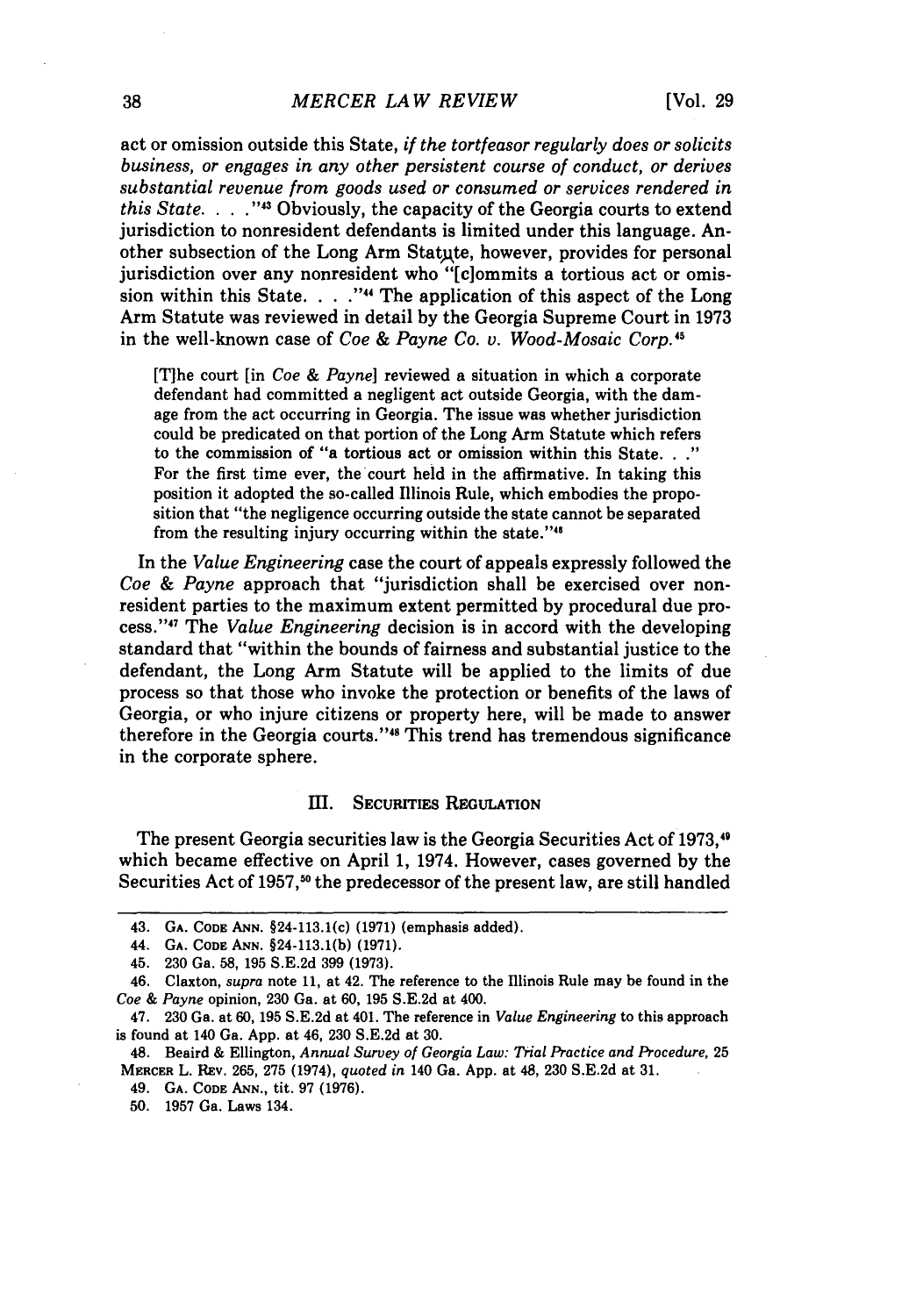**1977]**

**by** the Georgia courts. Ordinarily, these cases have major implications with reference not only to the old securities law but also the new one. This is true of *Meason v. Gilbert*,<sup>51</sup> decided during the current survey period by the supreme court. The central issue in *Meason* was "what effect is to be given to an integration clause in a stock purchase agreement that no representations other than those contained in the prospectus induced the purchaser to buy certain securities."52 With the protection of the investor clearly a prime consideration, the court stated:

We consider this clause as merely having evidentiary value on the question of whether representations were made to the purchaser inducing the stock purchase other than those contained in the prospectus. This provision in the contract states there were no such representations but the purchaser now says there were representations outside the prospectus which induced the purchase. This creates an issue of fact that cannot be resolved as a matter of law. We also reject the seller's contention that the clause as a matter of law estops the purchaser from raising any alleged oral misrepresentations.53

The *Meason* decision indicates the investor-oriented judicial philosophy that has been evident in recent Georgia securities cases.<sup>54</sup> The Securities Act of 1973, with its emphasis on protecting the rights of the public,<sup>55</sup> will certainly reinforce this developing judicial approach.

## IV. LEGISLATION

The **1977** session of the Georgia General Assembly enacted important new legislation dealing with corporate takeovers.<sup>56</sup> The new statutory material, which is included in the Georgia Corporations Code<sup>57</sup> as Chapter 22-**19,** provides vitally needed guidelines for the control of takeover efforts, which are notoriously susceptible to abuse.

The heart of the legislation requires the registration of takeover bids with the Commissioner of Securities.<sup>58</sup> The disclosure entailed in the filing of the registration statement is vital to the welfare of the investing public.

**56. GA. CODE ANN.,** ch. **22-19 (1977).**

**57. GA. CODE ANN.,** tit. **22 (1977).**

**58. GA. CODE ANN. §22-1902 (1977).**

**<sup>51. 236</sup>** Ga. **862, 226 S.E.2d** 49 **(1976).**

<sup>52.</sup> *Id.*

<sup>53.</sup> *Id.* at 864, 226 S.E.2d at 150.

<sup>54.</sup> *See, e.g.,* Fortier v. Ramsey, 136 Ga. App. 203, 220 S.E.2d 753 (1975) (holding that limited partnership interests are securities); Jaciewicki v. Gordarl Assoc.,132 Ga. App. 888, 209 S.E.2d 693 (1974) (broadly defining the term "security"); Boddy v. Theiling, 129 Ga. App. 273, **199** S.E.2e **379 (1973)** (emphasizing the duties of directors in corporate securities transactions).

**<sup>55.</sup>** For discussions of the **1973** Act, see Claxton, *supra* note **11,** at 44; Trotter **&** Poe, *A Survey of the Securities Act of 1973,* **10 GA. ST. B.J. 219 (1973),** and *A Survey of the Georgia Securities Act of 1973: Addendum,* **25 MERcER** L. REv. **601, 625** (1974).